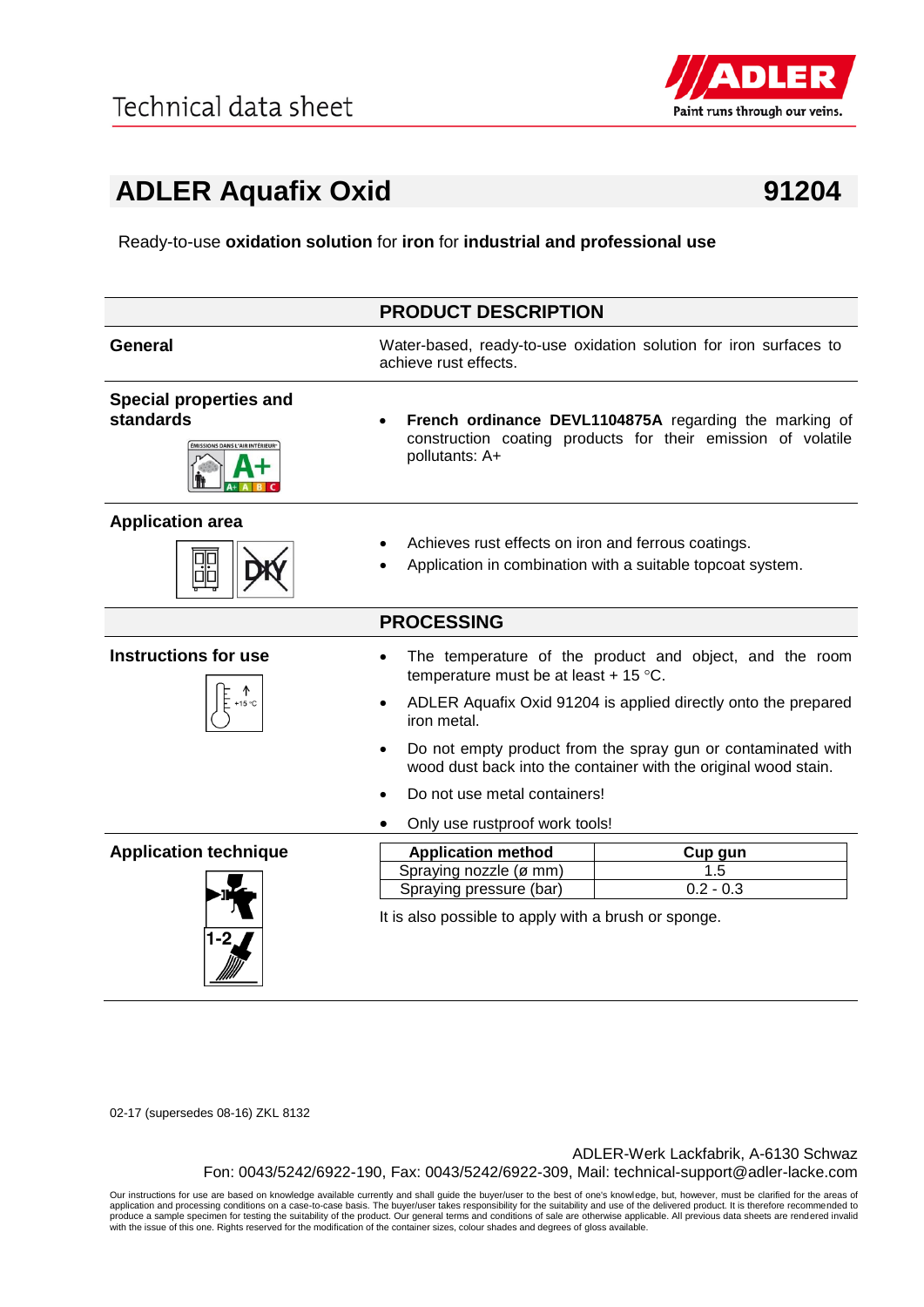| <b>Drying times</b>                         | Recoatable<br>after approx. 12 hours                                                                                                                                                                                      |
|---------------------------------------------|---------------------------------------------------------------------------------------------------------------------------------------------------------------------------------------------------------------------------|
| (at 23 °C and 50 % rel. humidity)           | The figures given above are reference values. The drying time<br>depends on the type of substrate, coat thickness, temperature, air<br>exchange and relative atmospheric humidity.                                        |
| <b>Cleaning the working</b><br>equipment    |                                                                                                                                                                                                                           |
| æ.<br>ШШШЩ                                  | With water immediately after use.                                                                                                                                                                                         |
|                                             | <b>SUBSTRATE</b>                                                                                                                                                                                                          |
| <b>Type of substrate</b>                    | Particle board, MDF boards or carrier plates coated with priming film.                                                                                                                                                    |
| <b>Substrate property (or</b><br>condition) | The substrate must be dry, clean, capable of holding the paint, free<br>from separating substances such as grease, wax, silicone, resin etc.<br>and free from wood dust, as well as tested for suitability for coating.   |
| <b>Preparation of the substrate</b>         | Grit size 240                                                                                                                                                                                                             |
|                                             | <b>COATING SYSTEM</b>                                                                                                                                                                                                     |
| <b>Basecoat</b>                             | 1 x ADLER Bluefin Isospeed Schwarz 3134500001 in 2K processing<br>or ADLER PUR-Spritzfüller Schwarz 25513                                                                                                                 |
|                                             | Please observe the relative technical data sheets of the products.                                                                                                                                                        |
|                                             |                                                                                                                                                                                                                           |
| Intermediate sanding                        | Intermediate sanding must be carried out immediately before the top<br>coat is applied in order to ensure good intermediate adhesion. Grit<br>size 280 - 320                                                              |
| Intermediate coat 1                         | approx. 500 - 800 g/m <sup>2</sup> ADLER Echtmetall-Mischung                                                                                                                                                              |
|                                             | Production of the ADLER real metal mixture                                                                                                                                                                                |
| 100:5                                       | Step 1:<br>100 parts by weight ADLER Aqua-Pure-Metal 31600<br>parts by weight ADLER Aqua-PUR-Härter 82220<br>5                                                                                                            |
| 5 % 82220                                   | Carefully incorporate Aqua-PUR-Härter 82220 into ADLER Aqua-<br>Pure-Metal 31600 (approx. 3 min).                                                                                                                         |
| 250 % 96496                                 | Step 2:<br>Carefully incorporate 250 parts by weight ADLER Aquafix Ferro<br>8130000300 into the paint/hardener mixture by stirring without<br>forming lumps. Stirring is best done by machine using a basket<br>agitator. |
|                                             | The mixture can be processed at room temperature for approx. 2 - 3<br>hours.                                                                                                                                              |
|                                             | Please observe the relative technical data sheets of the products.                                                                                                                                                        |